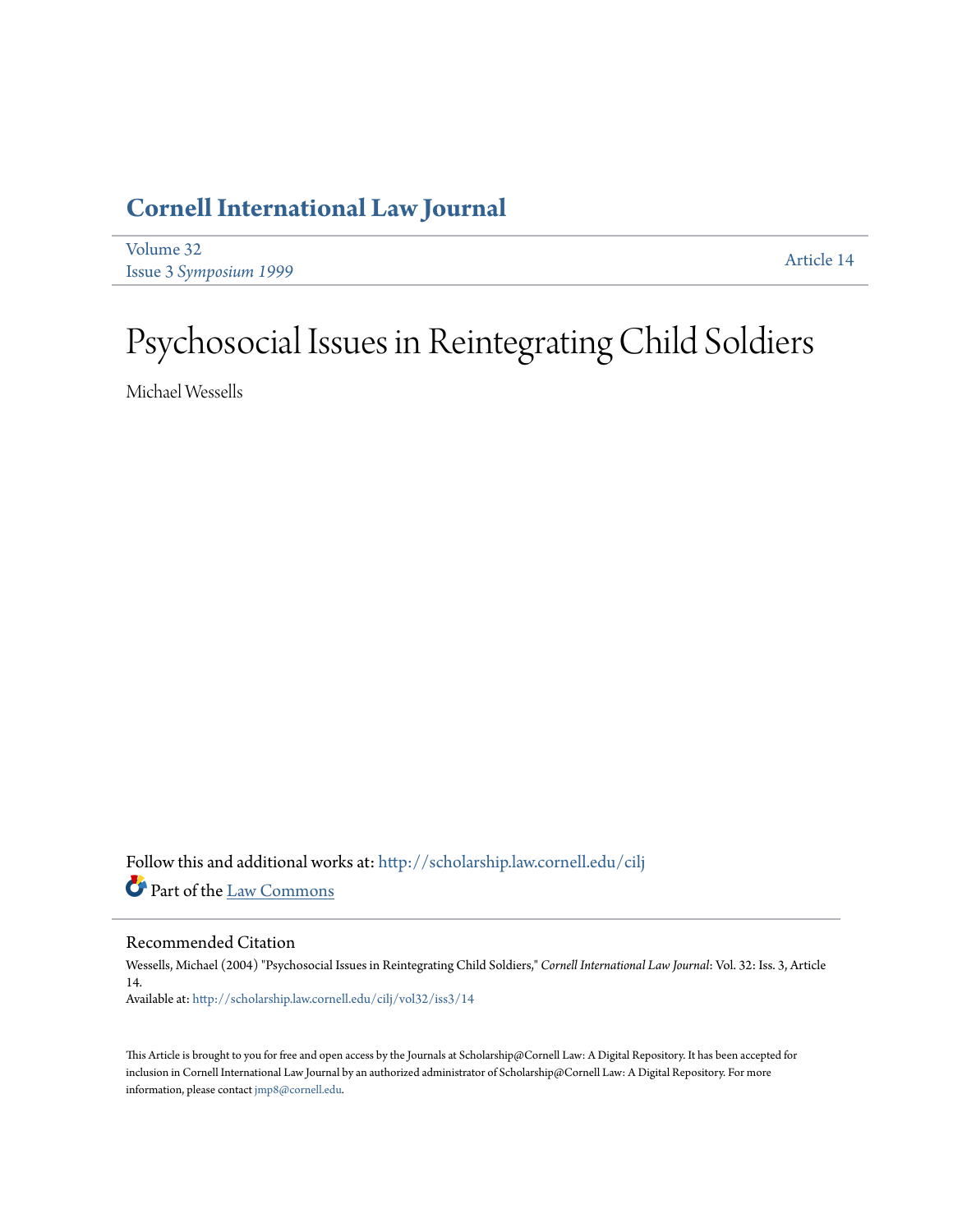# **Psychosocial Issues in Reintegrating Child Soldiers**

**Dr.** Michael Wessellst

|  | II. Approaches to Healing Child Soldiers  516           |  |
|--|---------------------------------------------------------|--|
|  | III. The Disarmament, Demobilization, and Reintegration |  |
|  |                                                         |  |
|  | IV. Critical Issues in Disarmament, Demobilization, and |  |
|  |                                                         |  |
|  |                                                         |  |

#### Introduction

A useful way to begin is to examine the title of our session-The *Prob*lem *of Re-Acclimating Child Soldiers into Society Assuming Peacekeeping Is Successful.* Aside from the question of who decides when peacekeeping is successful, one might ask why the focus is not on child soldiers who need to be demobilized and reintegrated amidst an ongoing conflict. In northern Uganda, for example, children do not have the luxury of peacekeeping, a postconflict accord, or a viable peace process, but demobilization and reintegration is important nonetheless.

It is also important to think carefully about some of the key terms used in this discussion. Last night, Mr. Kargbo reminded us that many of the important terms have different meanings in different cultures. The term "child" is by no means universal, as views of childhood are culturally, socially, and politically constructed. For example, throughout sub-Saharan Africa, a young person who has completed a cultural rite of passage into manhood or womanhood is thereafter regarded as an adult. Typically, this occurs somewhere around the age of fourteen years, though it may also occur earlier or later, depending on the context. If an outsider comes in and expresses concern over the use of child soldiers, local people may reply that they have no child soldiers since in their view, a 15-year-old boy

Senior Child Protection Specialist, Christian Children's Fund and Professor of Psychology, Randolph-Macon College; former President of the Division of Peace Psychology of the American Psychological Association and of Psychologists for Social Responsibility. Dr. Wessells's research on children and armed conflict examines child soldiers, psychosocial assistance in emergencies, and postconflict reconstruction for peace. He regularly advises UN agencies, donors, and governments on policies regarding child protection and well-being. In countries such as Angola, Sierra Leone, Uganda, East Timor, Kosova, and Afghanistan, he helps to develop community-based, culturally grounded programs that assist children, families, and communities affected by armed conflict.

<sup>37</sup> CORNELL INT'L **LJ.** 513 (2004)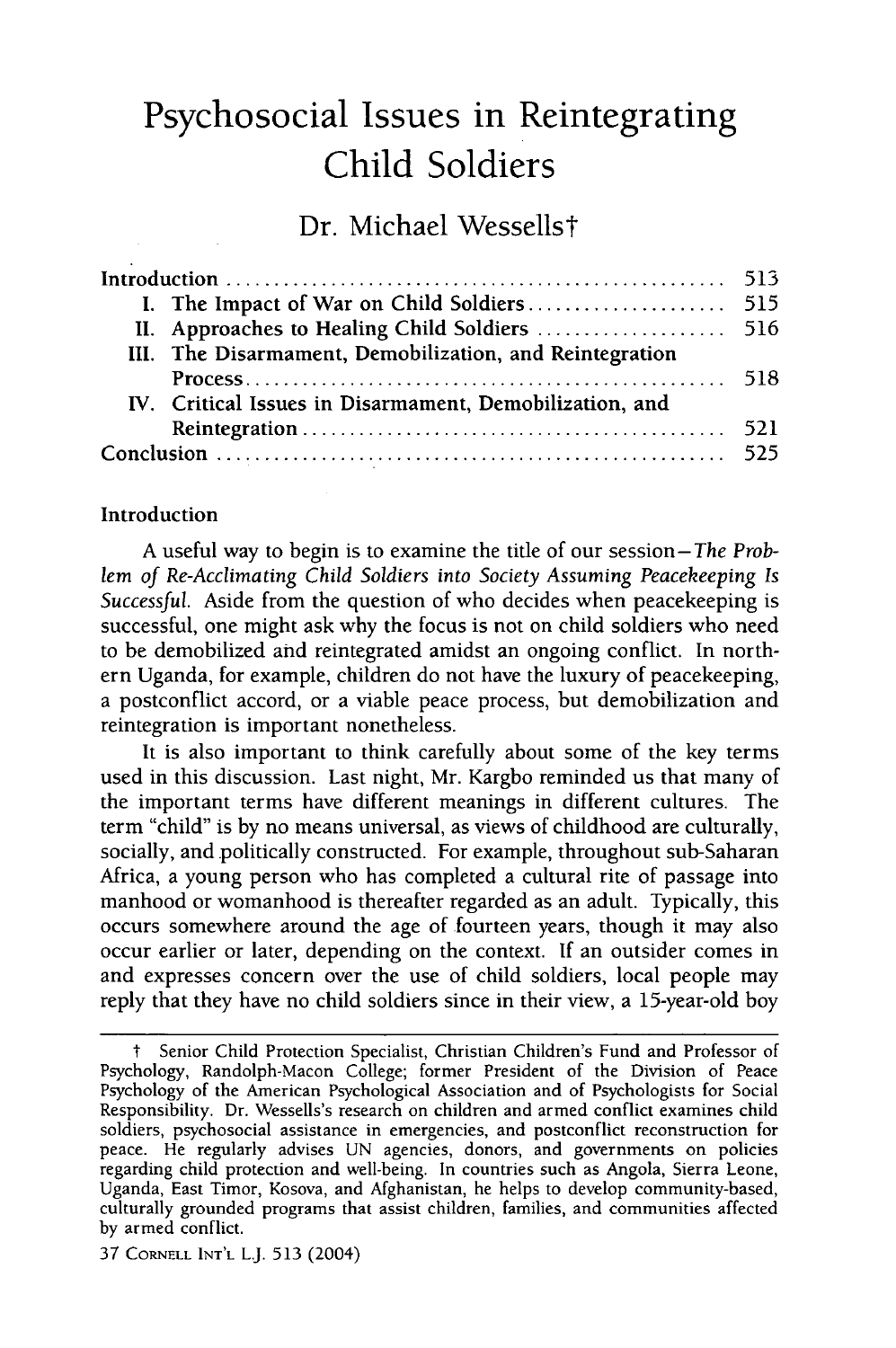is no longer a child, provided that he has completed the pertinent ritual. Although these problems of terminology are significant, they are not insurmountable. In Angola, for example, Christian Children's Fund ("CCF"), the agency I work with, addressed this problem by referring to child soldiers as "underage" soldiers since local people agreed that under international law, people under eighteen years of age cannot be recruited legally.

In addition, the term "child soldiers" implies that the children chose to ally themselves with the armed forces. The Coalition to Stop the Use of Child Soldiers estimates that approximately 300,000 children are currently in armed groups worldwide. Highly accurate estimates are difficult to obtain due to the fog of war and the propensity of commanders to hide their exploitation of children. The best evidence available indicates that significant numbers of children join armed groups without explicit coercion, often to obtain security, health care, training, or to escape an abusive family situation. Some join to obtain the sense of power and prestige that wearing a uniform and carrying a gun provide. Still others, feeling alienated, join liberation struggles backed by ideologies that provide a sense of meaning and commitment to a higher cause. However, forced recruitment is very widely practiced as well. For example, the so-called Lord's Resistance Army ("L.R.A.") in Northern Uganda recruits almost exclusively by abducting children, and it is worrying to see the L.R.A. resort to younger and younger children. In Northern Afghanistan, the Northern Alliance commanders who fought against the Taliban often commanded young boys to come with them to fight, and refusal typically led to beatings or destruction of the refusing child's home. It would be damaging to imply that all child soldiers had joined armed groups voluntarily since this could trigger reprisal attacks when they return to the villages their units had attacked.

Finally, the definition of the term "child soldier" does not refer to a rigid category. Many children in armed groups serve not as combatants but as laborers, spies, cooks, or sex slaves. Implying that all child soldiers were combatants creates a security risk by triggering retribution from the community. To reduce this problem, many practitioners increasingly prefer to speak of "children associated with armed groups" rather than child soldiers.

The distinction between formal and spontaneous demobilization is a critical one: In many postconflict contexts, the peace construction process entails the formation of official Disarmament, Demobilization, and Reintegration ("D.D.R.") programs. Some people add rehabilitation on the end, changing the acronym to "D.D.R.R." What about the people who go home outside of official processes? Though we lack accurate statistics, we know that, in most war zones, a large numbers of people undergo a so-called spontaneous demobilization: They go home on their own. This happens in Northern Uganda with great regularity. There is no official D.D.R. process, yet young people who have been abducted by the L.R.A. often escape and find their way home. They fear that the communities in their villages will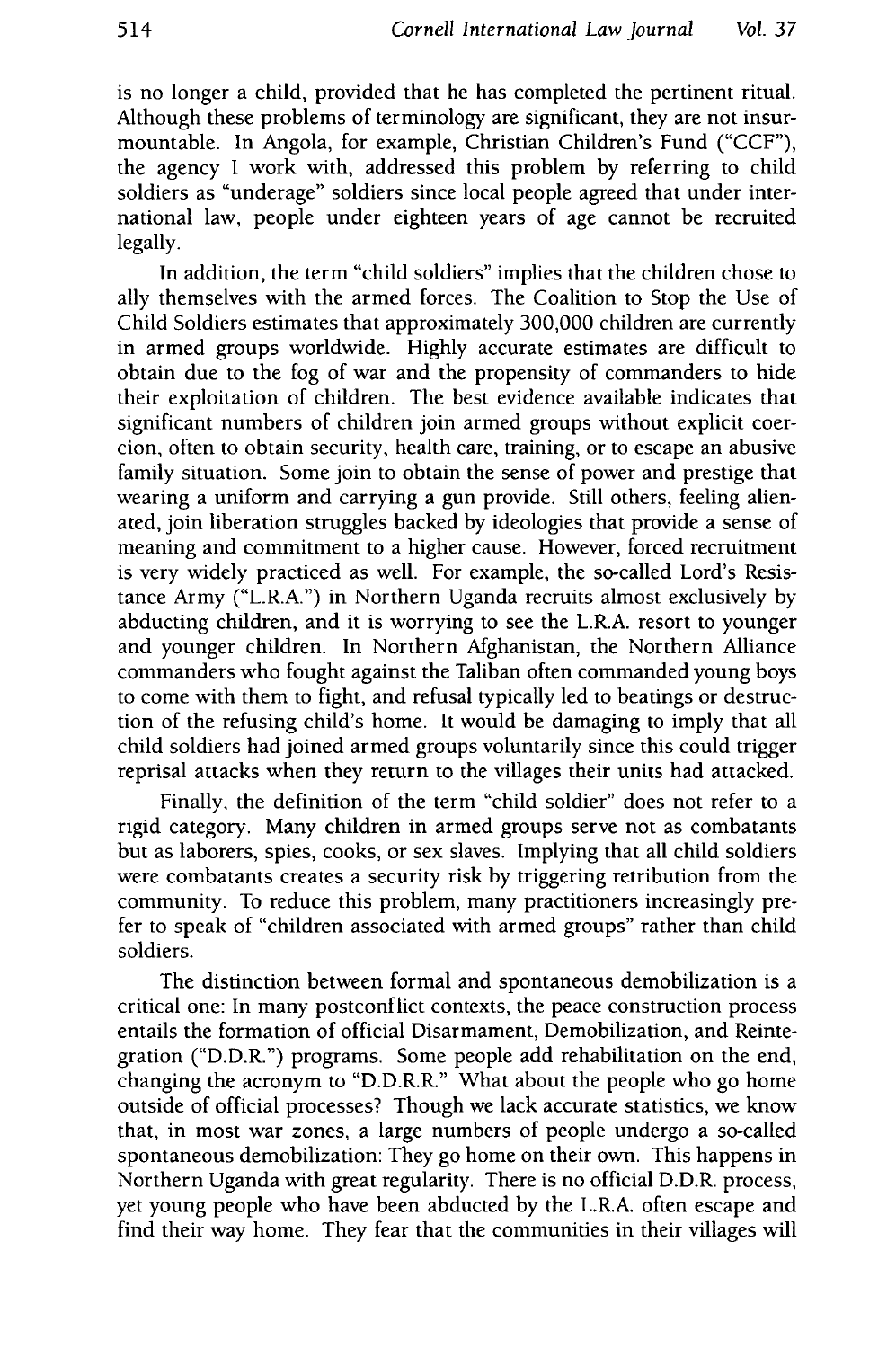seek revenge or that the Ugandan army will either re-recruit them or will catch and execute them.

In short, D.D.R. efforts are not always "post"conflict, nor are they invariably conducted in the presence of peacekeeping. We cannot assume that peacekeeping is always successful, and we cannot even assume that our definitions of "children" or "soldiers" or "child soldiers" are universal or uncontested. In working with child soldiers and D.D.R., we must be critically aware of language and framing.

Turning to D.D.R. issues, I will proceed in three steps. First, I will provide some background on how being affiliated with armed groups impacts child soldiers psychosocially. It is only when we fully understand this aspect that we can design effective programs.

Second, I will set forth some typical elements of D.D.R. programs. They are prototypical, not universal, and definitely not prerequisite to a successful reintegration. In fact, some elements are problematic and may be inadvisable even though they are widely used in many D.D.R. programs. Which elements are successful and which elements are politically feasible vary with the situation.

Third, I want to elaborate on which issues need to be addressed in order to better assist young people in reintegrating into the community following the horrendous experiences of war. These critical comments are presented to improve programs, not in order to cast aspersions on those who work on D.D.R. and similar efforts. After all, I am one of those people.

#### **I.** The Impact of War on Child Soldiers

Numerous misguided, oversimplified images have been constructed of child soldiers. One of the most prevalent images is that child soldiers are damaged goods. One sees images of a lost generation, of teenagers who not only lost their childhood and opportunity for education, but also their chance for proper moral development. These images portray youth as not just perpetrators but hardened killers who can never go home. The evidence now available, although it is not highly systematic, indicates the contrary. The majority of former child soldiers are resilient, not damaged, and able to reintegrate into civilian life with varying degrees of success. It is a disservice to these young people to suggest otherwise. Although there are dysfunctions that must be addressed, their resilience far outweighs any dysfunction. Reintegration, however, depends on particular factors, some of which I shall outline below.

When we discuss impacts, we must remember that these children have themselves been or seen others abducted, have been exposed to land mines, have been separated from their parents, and have witnessed death. In Sierra Leone, for example, some were forced to kill a member of their own family or village, thereby severing ties of trust between them and their primary support systems, the family and community. Such incidents can leave searing memories and emotional, psychological, and social scars.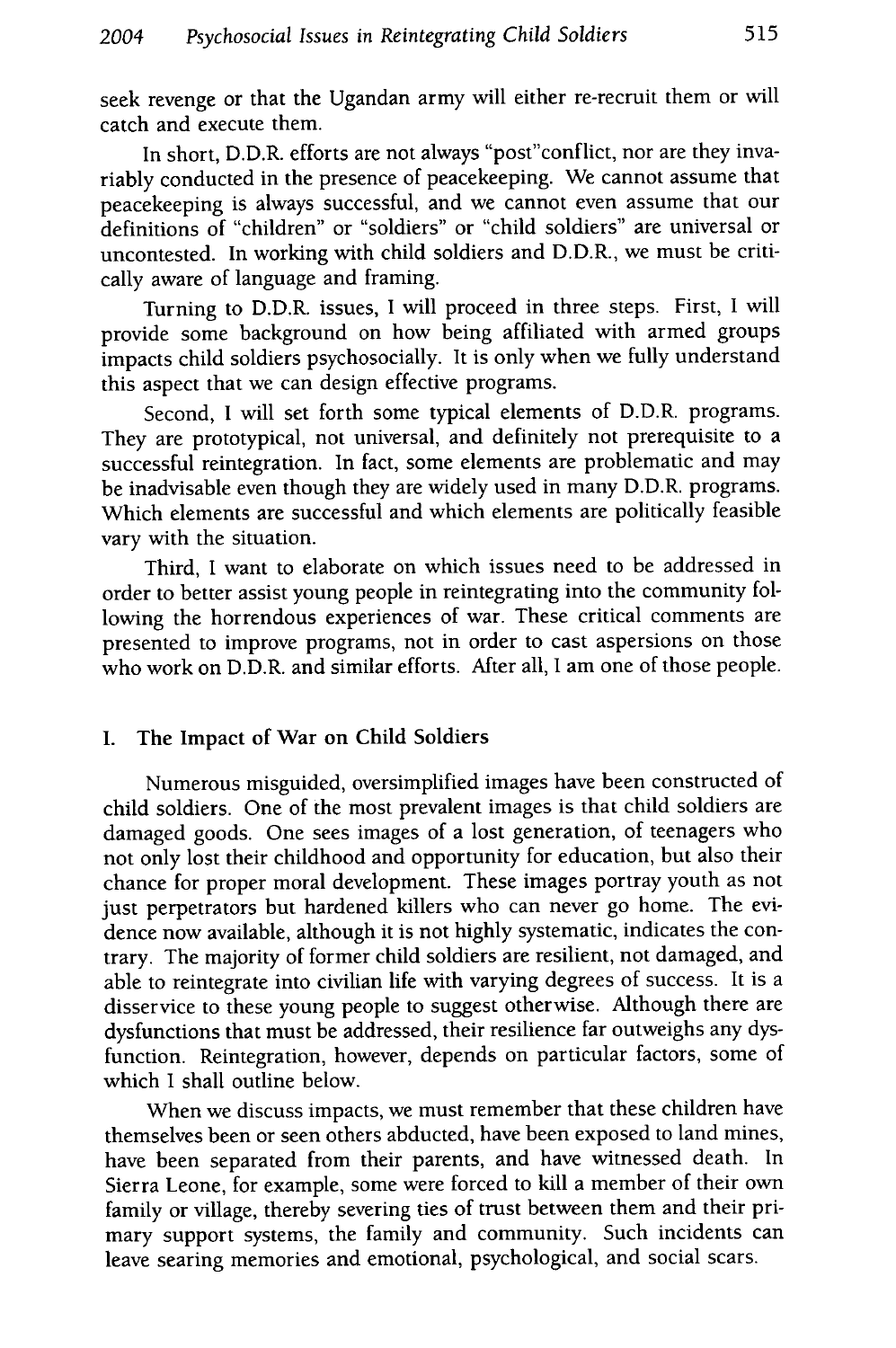#### **II.** Approaches to Healing Child Soldiers

When Western psychologists look at children who have had such experiences, they tend to look for and talk about trauma, in particular posttraumatic stress disorder (P.T.S.D.). A normal reaction to a life-threatening experience is to go into a state of heightened neurological arousal in which one plays back experiences either through nightmares or flashbacks, in which memories of the horrible events intrude upon one's ordinary daily experience. Typically, people suffering from P.T.S.D. experience numbing and avoid situations associated with the traumatic events. The children often experience hypervigilance, a heightened state of arousal that correlates with very poor self-regulation and that can lead to heightened aggressiveness, drug abuse, depression, and other problems.

Although trauma and posttraumatic stress disorder are important, they are not universal, and they do not serve as a useful starting point for analyzing the full range of emotional and social effects on child soldiers. For example, a boy from northern Uganda, whom I talked with recently, had just escaped from the L.R.A. He was in an interim care center and was due to be reunited with his family and reintegrated into his community. His biggest reported stress was not caused by trauma from his abduction or from seeing his friends killed. Nor was it the guilt associated with things he had done. Rather, he feared that he would be "slaughtered when he went back to his village." In contrast to Gulu, Kitgum, and Pader, regions of Uganda which have suffered the scourge of war for many years, the Teso region where I was working and where this boy was from did not know how to deal with former child soldiers returning to their villages because it was a new phenomenon. Community members did not know that the young people had been abducted and coerced into committing the wrongs they did. Therefore, reprisal attacks were not uncommon there.

A second story concerns Angola, which recently emerged from forty years of war. There, a ten-year-old boy soldier told me that his biggest problem was that he could not sleep at night. Hearing this, Western psychologists might think the boy was suffering from P.T.S.D., a symptom of which is sleep disturbance. However, when asked why he could not sleep, he said that, at night, the spirit of a person he killed was haunting him. The belief was that he was contaminated by the angry spirit of the person he had killed. He understood that problem not as an individual affliction to be addressed by counseling, but as a communal problem. He believed that, if he went home to his family, he would bring the bad spirit with him, thereby bringing misfortune, bad health, financial failure, crop failure, and related problems upon his family and possibly his community. The idea of using a Western-style talking therapy to try to help this young person would not be sensible and may endanger the boy. In fact, we learned that once a young person such as he has been cleaned through a traditional ritual of purification, he is told not to look back and not talk about the incident again. According to local beliefs, talking about the bad experience following the completion of the ritual creates an opening for the bad spirit to return. The act of talking itself can unintentionally cause damage under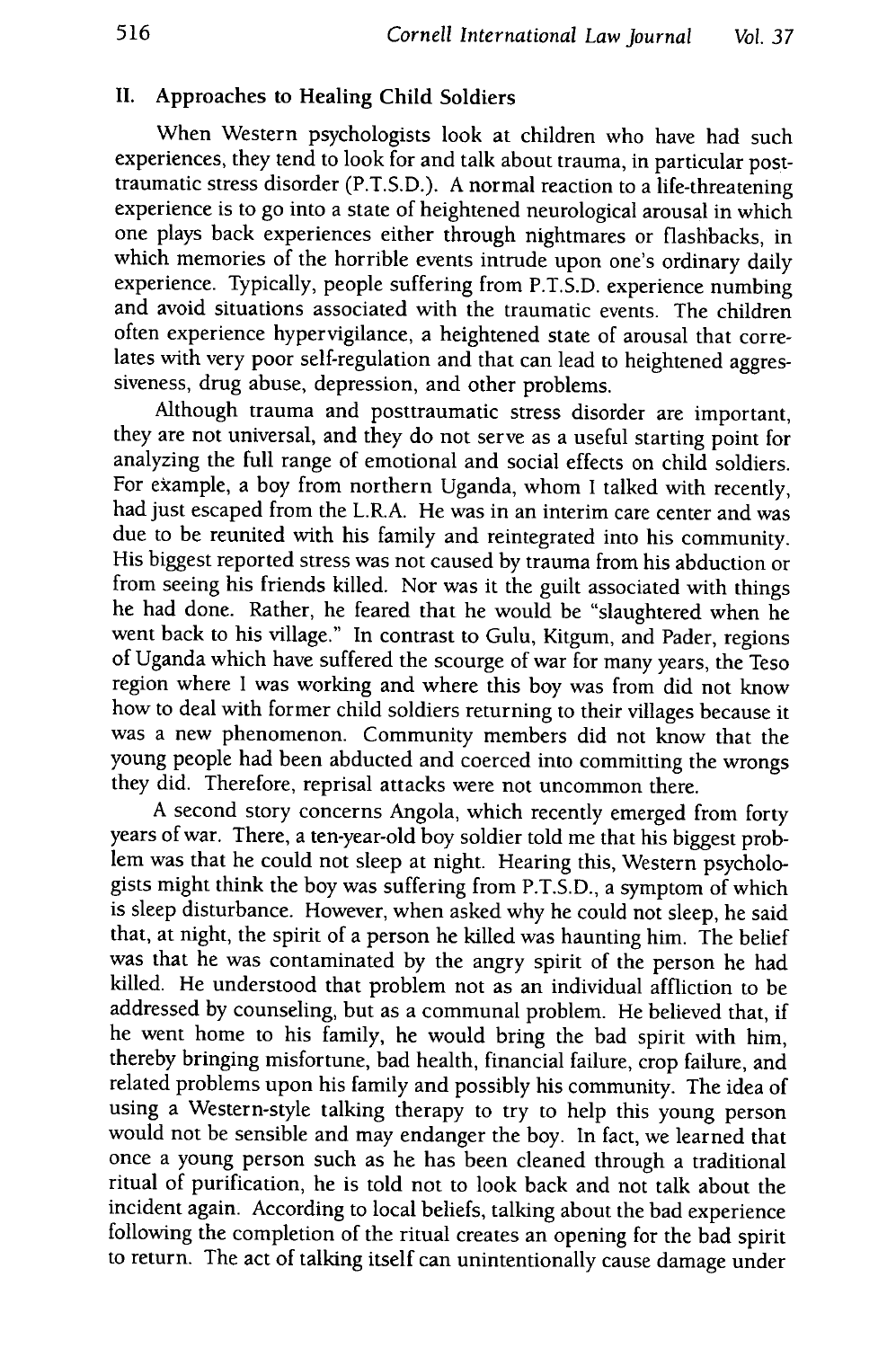particular circumstances. Thus, we must be mindful of these cultural differences before imposing Western practices.

In another example, in Sierra Leone, a large number of girls were associated with armed groups, many serving not just as sex slaves but also as combatants. Some young women who had been commanders were quite proud of their military accomplishments. However, the young women who had become mothers often had problems marrying, a situation they described as tantamount to social death. Also, they wondered where they would get the money needed to buy medications for themselves and their babies.

Together, these examples illustrate that in analyzing the emotional wounds of war, we have to start with children's own understandings of how they have been affected. Although our preconceptions may lead us to look for P.T.S.D., the trauma framework is too narrow to embody adequately the emotional, psychological, social, cultural, and economic dimensions that are relevant to these children. Whereas the trauma idiom emphasizes the primacy of past violent events on one's psychological state, former child soldiers themselves often report that the most prominent stresses are associated not with previous violence but with their current living situation. If one talks with young people who are struggling to earn a living, who do not have a positive role in society, who wonder whether they will ever be able to marry, or who wonder whether they will be attacked by their communities, one learns that the current living conditions pose the greatest stresses. Too often, in the interests of evidencebased practice, psychologists impose their preconceived measures, disregarding local beliefs and practices, and failing to listen to how young people understand their situation. This causes damage by instilling in the children and the community a sense that their local culture is inferior when it is precisely the local culture and norms that can strengthen the community and empower the children to improve their lives.

A related point is that Western approaches to alleviating psychological effects of trauma do not include measures that would help former child soldiers to construct appropriate roles in civilian life in their communities. One of the main forces that drive young people into armed conflict to begin with is alienation. Too often, young people have no positive role models, few positive life options, little opportunity for education, no job skills, and no money. Their hopelessness with regard to the future is often the fundamental problem that drives them into armed groups. To enable young people to come out of armed groups and find their way into civilian life, we need to think very carefully about how to facilitate the process of constructing a positive role and enabling them to assume meaningful, functional lives as culturally constructed and defined in the local circumstances. A more holistic, culturally grounded approach serves as a better starting point than does the trauma framework for understanding the many ways in which child soldiers are affected by having been associated with an armed group and for creating a comprehensive support system targeted at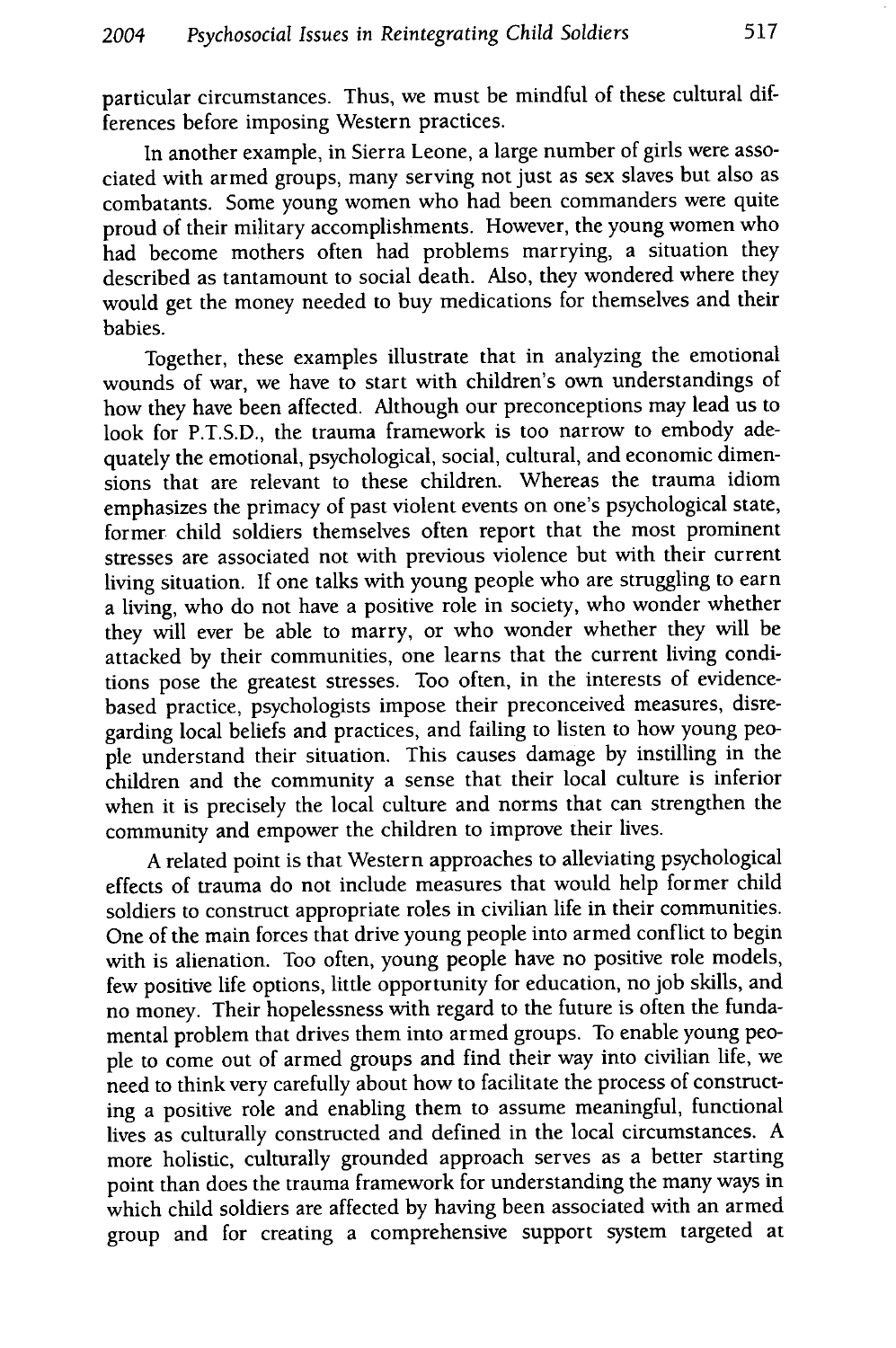addressing not only the psychological but also the social and economic issues the children face.

## **III.** The Disarmament, Demobilization, and Reintegration Process

I would like to begin my brief overview over the disarmament, demobilization, and reintegration process by emphasizing that D.D.R. programs are not generic but are tailored to the situation and to the politics of a particular setting. Typically, there is a political settlement that is part of a wider peace process, one element of which is the task of standing down the opposing armies and integrating and forming one army. Helping people transition from their lives as soldiers into lives as civilians is a key part of this effort.

Ideally, at a very early stage, a separate children's D.D.R. program is planned. Peace instruments should officially provide for children's disarmament, demobilization, and reintegration in order to promote child protection. Experiences from various D.D.R. programs indicate that when children are demobilized as part of adult D.D.R., they are often subject to abuse, exploitation, and re-recruitment.

In the disarmament process, ex-combatants typically are required to turn in their weapons. It may also involve mass destruction of weapons, which can have significant symbolic value. The very process of disarmament necessarily involves the concentration of arms in a few locations and thus typically occurs under close military control with extensive security preparation.

Following disarmament, children are demobilized, which often occurs through an interim care center. Although the use of these centers is not universal, they are used today on a widespread basis in Liberia, in the Democratic Republic of the Congo ("D.R.C."), as well as several other conflict areas. Young ex-soldiers typically stay in these centers for between two weeks to six months, although it must be noted that there is great variation in this respect from one setting to another. Typically, these interim care centers are designed to accommodate youths for a short period of time, perhaps a couple weeks, but nearly always, at least some former child soldiers end up staying for several months or longer.

When the former child soldiers come to the interim care center, the first step is verifying the children's identification and status as a member of an armed group. Next they are issued an identification card-a key step in providing protection. Young people in countries such as the D.R.C. are very eager to get these cards because they perceive themselves to be better protected when they hold these cards. Whether or not it decreases the risk that they will be re-recruited, however, is an issue still open to debate.

In the center, typically there is an orientation that introduces young people to their new environment and tries to begin the transition process from military life into civilian life. There is usually some form of psychosocial counseling that involves group discussion of past, present, and future. Group dialogues often center on the new civilian roles of for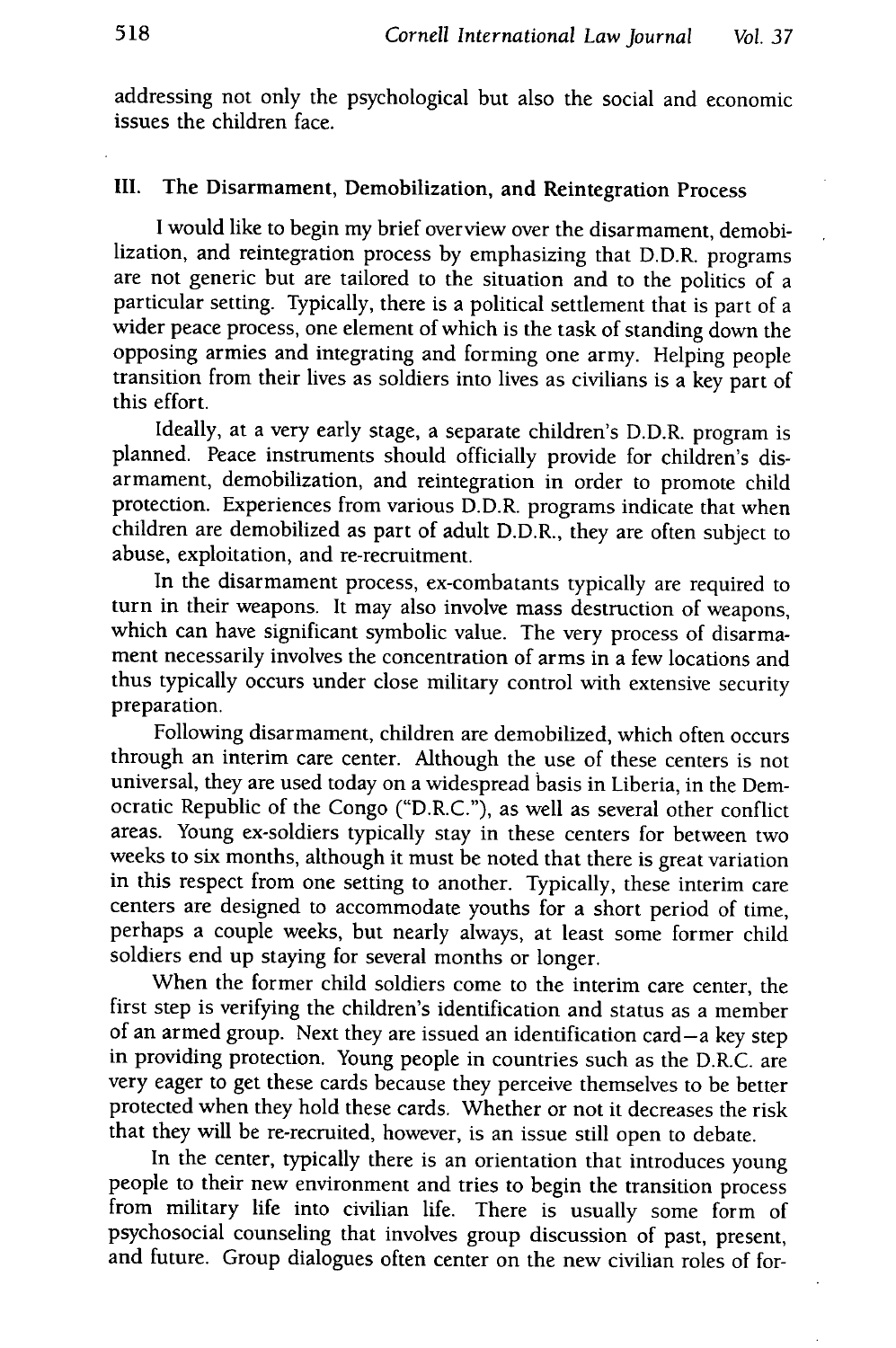mer child soldiers, their fears and concerns, and possible solutions. In addition to counseling or peer-group discussions, psychosocial support is often provided in the form of expressive activities, such as drawing, song, dance, storytelling, and other activities that are tied to local usage. The emphasis is frequently on enabling people to express their feelings openly and to begin the process of coming to terms with difficult experiences.

Further, the child soldiers usually go through a health screening process to detect and provide initial response to the damage they have suffered during soldiering. A key health issue is the high incidence of sexually transmitted diseases among members of armed groups, who are highly mobile and have often had sexual contact with people from many areas, not just with people in their own armed groups. Finally, child soldiers are often assigned to task groups, through which the children take care of various chores such as cooking and cleaning that need to be done around the interim care center. This helps the children acquire a sense of responsibility and become accustomed to performing civilian tasks, thereby aiding transition from a military to a civilian life.

Sometimes, vocational training is provided, although the humanitarian community increasingly realizes that this is not always a good idea. Short periods of vocational training can raise expectations but also create frustration because they may not prepare children to earn a living. Further, child soldiers are not necessarily the most vulnerable children in the villages where armed conflict is occurring-it is vital not to extend to them privileges denied to other needy children. The biggest difficulty concerning the provision of vocational training is that it makes the center a magnet for other needy children such as orphans, separated children, and very poor children. They may choose to come to the center and claim untruthfully that they too were combatants in order to obtain vocational training.

The main goal of many interim care centers is identification, documentation, tracing, and family reunification. The basic idea is that merely separating former child soldiers from other ex-combatants is insufficient and that they will be best cared for and protected in their families. Thus, after the soldier is identified and documented, efforts are made to locate the family members and reunite the former child soldier with them. Before reunification, the family must be prepared for the return of the young person to the family and the community. To appreciate the magnitude of the challenge, consider the case of a fifteen-year-old who left home at the age of ten, at which time he may have been quite obedient and subservient. During his time in the armed forces, he became a military commander, overseeing the deaths of hundreds of people. When he comes home the family will expect him to be subservient again, while the former child soldier and military commander probably feels aggression and defiance for traditional authorities. Unable or unwilling to assume the typical role of a teenage boy, the family and the community will have to deal with a variety of issues.

Turning next to reintegration, consider some of the key functions and elements: Reintegration is a long-term process taking much longer than a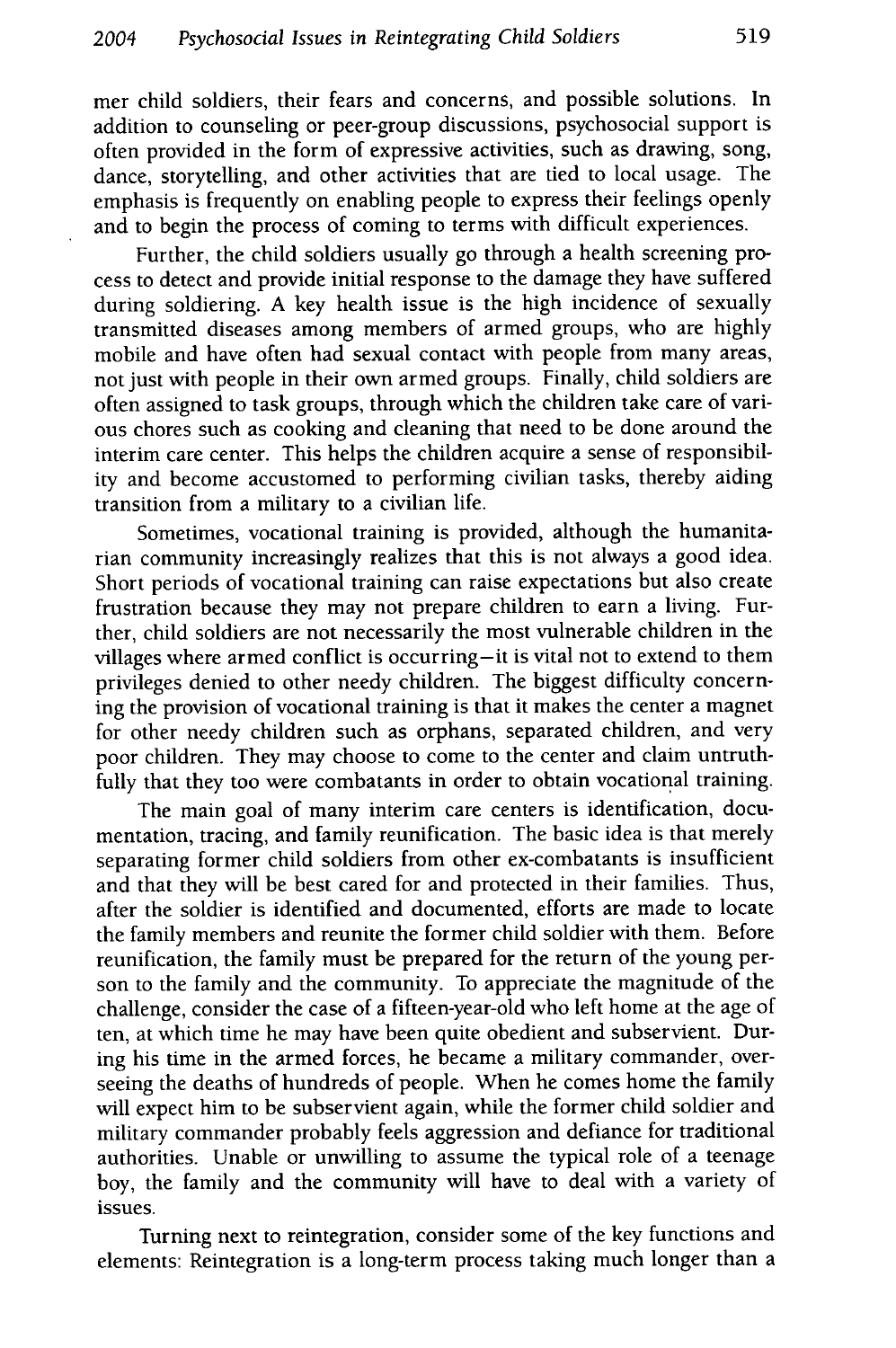few months. Although no blueprint exists for the time frame over which this extends, most practitioners think in terms of years, and it requires extensive preparation and follow-up support. One cannot deliver a young person to his village and consider the job done. In the same way that family preparation is needed, so too is community preparation needed. At the district level, local leaders and even traditional. leaders may fear that young people are going to be troublemakers or criminals. They will remember that the same children once burned huts and killed citizens in the community, and they know that as leaders, they are going to be held accountable for avenging the community and for bringing the children to justice.

Community leaders and citizens must be engaged in a dialogue so that they can understand that the children are not inherently bad, that they were politically manipulated in a war created by adults, and that these children now need to and can assume more positive roles in the community and are capable of reentering civilian life. Further, local people need to understand that the children too have suffered enormously and that their entry into soldiering, even if it was in fact "voluntary," was triggered by a life of depravity and suffering. Generating empathy is an important part of the foundation for community reconciliation.

Reintegration requires extensive work to facilitate reconciliation and tolerance. One cannot expect children who have attacked their own village to be able to walk back in and have the citizens accept them without hesitation. In Sierra Leone, it has been impressive to see the extent to which people in the district of Koinadugu have created an extraordinary discourse of unity among all Sierra Leoneans. This discourse decreases social divisions, builds a common sense of identity, and helps people to look past the fact that some had been members of the Revolutionary United Front ("R.U.F.") while others had been associated with the Sierra Leone government army or the civilian militias aligned with it. This helped immensely in the reconciliation between the young people and their villages.

Traditional mechanisms can also help children reenter their communities. The Angolan boy mentioned earlier who believed that he was haunted by the spirit of a man whom he had killed, believed that a rite of purification conducted by a local healer would purify him and enable his return to his community. In Angola, extensive ethnographic research has documented that when these kinds of purification rituals are conducted, the young people subjectively experience tremendous relief. Furthermore, there is evidence that some rituals help communities to view former child soldiers as purified and acceptable, thereby aiding the reconciliation process. On the other hand, it is important not to romanticize local practices, as some can be quite harmful. Additional research on these practices will have to be conducted to show which approaches work best.

A common practice to aid reintegration is to give young people socalled reinsertion packages that may include clothing, seeds, tools, and even money. However, these are insufficient by themselves. For example, former child soldiers in Sierra Leone contended that if, after using up the reinsertion package, they were unable to earn a livelihood, they would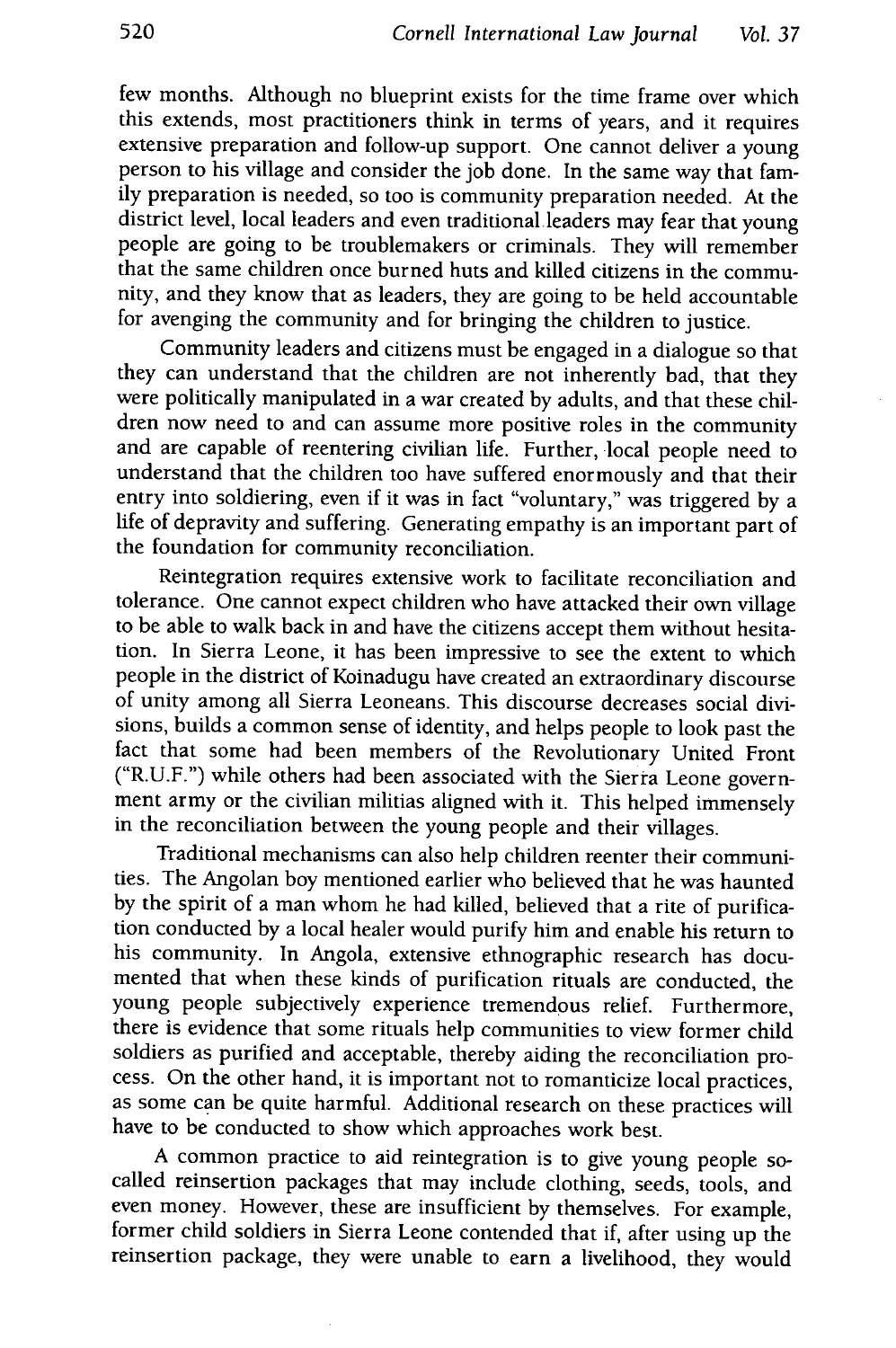return to fight in the bush. Aware of this, reintegration assistance programs attempt to teach former child soldiers vocational and life skills that will assist them in finding employment and earning an income. Quality reintegration programs also emphasize access to both formal and informal education, both of which are key to the development of the skills that enable people to function as citizens in positive social roles. In places like Sierra Leone, many former child soldiers say that they joined the R.U.F. because they were promised they would receive training, which the government had never provided. Thus, to be supportive of reintegration, education must be tailored to address the causes of child soldier recruitment.

Further, psychosocial supports are necessary to provide the follow-up that reintegrated former child soldiers need. Often, a failure to provide adequate follow-up jeopardizes the reintegration process, a problem I will speak to below.

Advocacy and legal protection must also be given high priority. To enable a sustainable return, children must be in a secure environment. In turn, this requires strengthening legal protections and continuously monitoring this protection at the local level. In the primarily Tajik and Uzbek northern provinces of Afghanistan, for example, young people spontaneously demobilized following the defeat of the Taliban. However, many of them continue to carry a gun, wear a uniform, and work in the security forces under the control of the commanders, otherwise known as warlords. Those warlords can re-recruit people at a moment's notice. To build peace and sustain the reintegration process, it is vital to have a workable mechanism for monitoring and preventing re-recruitment.

#### **IV.** Critical Issues in Disarmament, Demobilization, and Reintegration

The first issue in the D.D.R. process that I would like to address is the exclusion and marginalization of children in D.D.R. processes. There ought to be built into the peace processes instruments that ensure children's effective D.D.R., but this is often not done. Even where it is done, children's D.D.R. is treated as less important than adult D.D.R. and is underfunded as a result.

Second, child protection should be built into all phases of the D.D.R. process. In Angola, the first three hundred young people who were demobilized following the signing of the Lusaka Protocols in 1994 were released from the containment area and promptly disappeared. It is widely suspected that the National Union for the Total Independence of Angola ("U.N.I.T.A.") re-recruited them. Thus, protections need to be provided at each step along the way; otherwise, the process will ultimately damage the children. Strengthening protections requires a mixture of advocacy and onthe-ground readiness.

Third, there is too much separation between demobilization and reintegration. On paper, most D.D.R. plans look excellent. In theory, the entire process is to be driven by reintegration because the desire is to get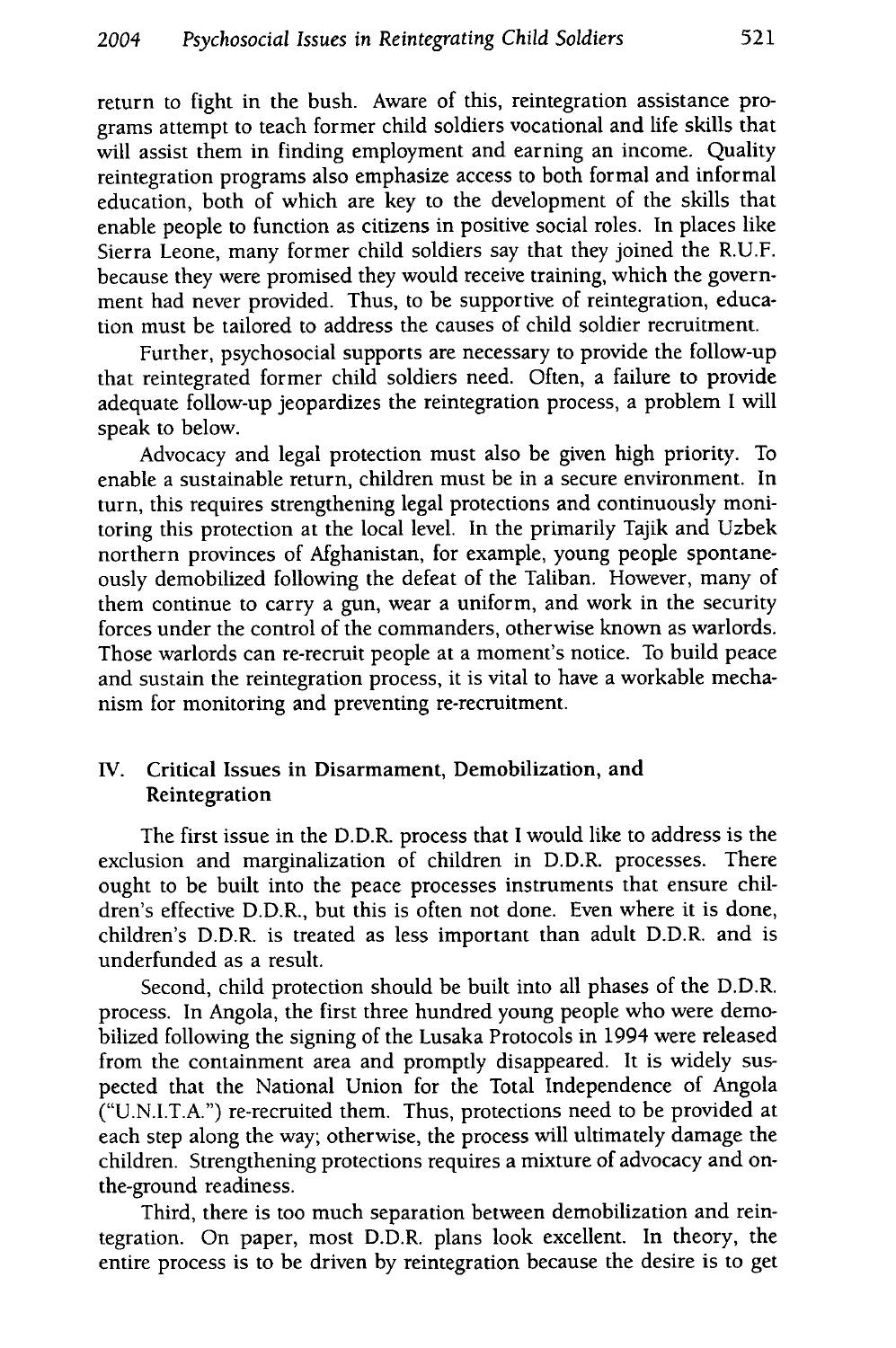young people home and to help them function, feel hopeful, and be competent as civilians. In the field, however, the seamless connection between demobilization and reintegration frequently breaks down. Often there is a lack of robust coordination between demobilization and reintegration, as separate technical staff work on each element in isolation. A significant contributing factor to this breakdown is that the politics often put the spotlight on demobilization. For example, if the Karzai administration in Afghanistan wants to claim that movement towards peace is occurring, he needs to be able to show the actual demobilization of former troops. That wins more credibility than does the longer and slower process of reintegration, even though the reintegration process arguably has a bigger impact on the peace of the country in the long run. In general, the pressures are so great for demobilization that this aspect of the process moves forward before the former child soldiers, their families, and their communities have been adequately prepared for reintegration. In fact, the demobilization process should not begin until the structures and processes that support reintegration are in place.

Heightened attention to demobilization often leads to greater funding for demobilization and underfunding of reintegration. This problem is exacerbated by the practice of allowing targeted funding: Some donors will fund only demobilization, whereas others will fund only reintegration. Sadly, the reintegration funding is typically far too low to meet the needs, as is evident in Afghanistan today.

Fragmented approaches can also stem from fragmentation within the UN system and interagency rivalries. In many cases, the United Nations Children's Fund (UNICEF) oversees D.D.R. for children, but this group is often marginalized within the UN system. In Afghanistan, for example, a decision was taken by the United Nations Assistance Mission to Afghanistan, which oversaw the wider D.D.R. process, to split off and provide no funding for a children's D.D.R. process, creating difficulties implementing the children's process.

The fourth issue I would like to address is that of female child soldiers. Women and girls have been invisible and marginalized at almost all levels. For example, in the Sierra Leone peace process, qualifications for D.D.R. benefits included that one turn in and demonstrate ability to disassemble and reassemble an automatic weapon. Most girls did not have an automatic weapon, since, as mentioned earlier, many had not been in combat roles. Neither did members of the civilian defense forces and many of the commanders who had fought with shotguns and *pangas* (machetes). That means that women were discriminated against since they lacked access to the same privileges that men received. Assisting women who were associated with armed groups is complicated since the women often prefer to stay invisible in order to avoid stigmatization, shame, and dishonor. When the Lusaka Protocols were signed in 1994, many practitioners believed that there were no girl soldiers in Angola. In fact, several thousand girls were part of the *Unido Nacional para a Independencia Total*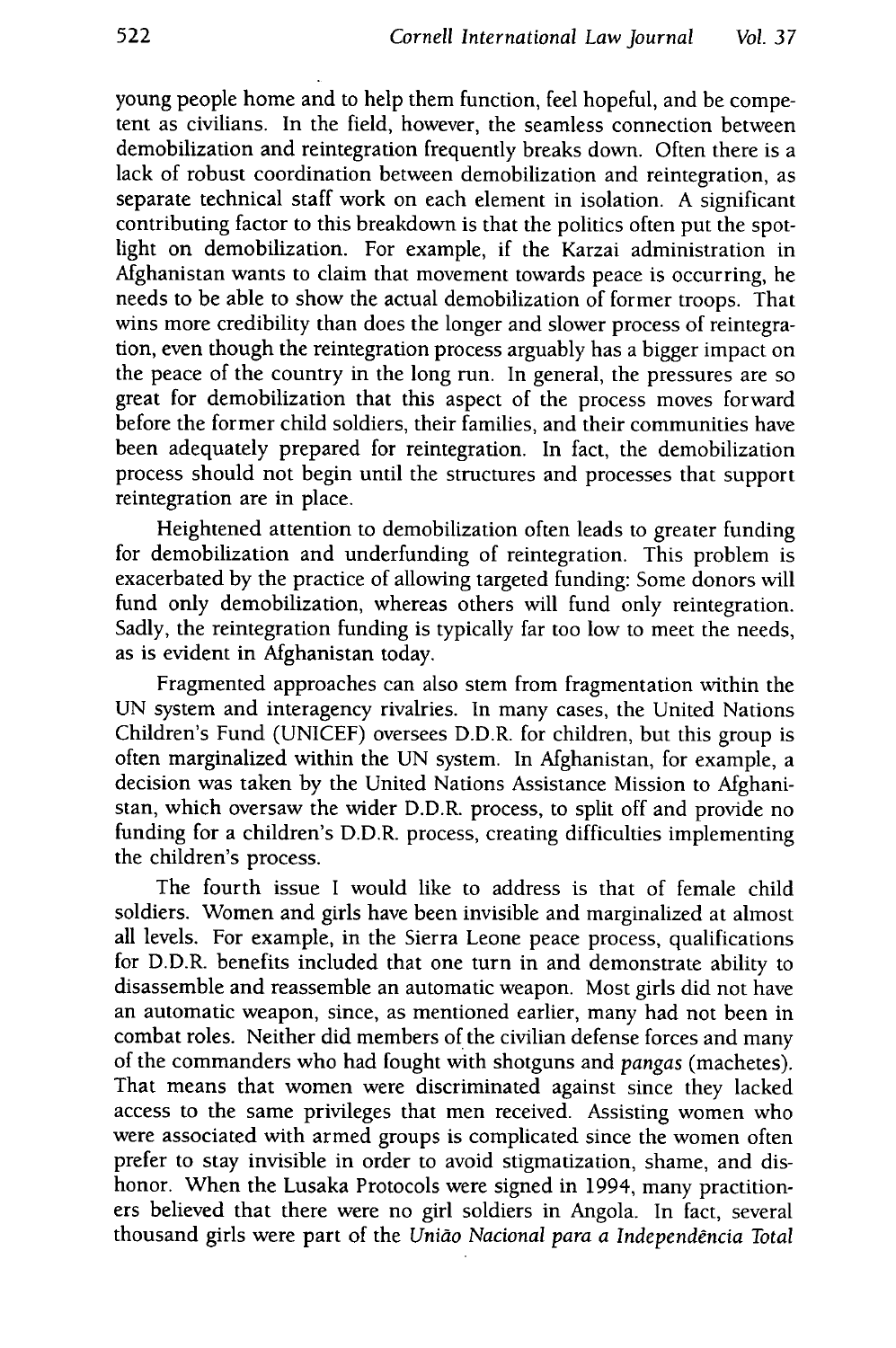*de Angola* (UNITA) forces. It is essential to provide equal support to women and to do so with extra sensitivity.

Fifth, there must not be excessive support targeted at former child soldiers. In Northern Uganda, for example, extensive reintegration support is available for children who were abducted by the L.R.A. but not for other children in the villages. Although child soldiers are vulnerable and need support, they may in some cases be better off than other children such as displaced children who are also returning home. It makes little sense to target child soldiers exclusively. A better strategy would be to support all children seeking reintegration into the community. In fact, targeting may put former child soldiers at increased risk. The provision to child soldiers of dispensation kits containing clothing, seeds, and tools, for example, may evoke powerful jealousies from other village youth. In addition, villagers may feel that it is unjust that those who attacked their villages are "rewarded" while the citizens of the villages who had been attacked have so little. Thus the targeting of children can increase social divisions at exactly the moment when community solidarity and unity are needed. Further, the targeting of children is particularly problematic with regard to cash payments. In Liberia, for example, children who demobilized receive cash payments. Although well-intended, this practice is likely to harm children by giving very poor children who see their peers receiving cash at demobilization an incentive to join the armed group in the hope of obtaining the same reward. Also, it is now recognized that commanders take cash back from demobilizing child soldiers and use the money to recruit additional child soldiers.

Sixth, long-term projects are being operated with short-term funding. In complex emergencies, most agencies such as the United States Agency for International Development ("U.S.A.I.D.") provide funding for periods typically of one year to eighteen months. Then, when the next crisis erupts or donor fatigue sets in, the funding dries up. However, the problems these programs are targeted at have histories of decades or longer and require longer-term solutions. It is crucial to restructure the humanitarian enterprise to include the longer-term funding that is needed to create durable solutions.

Seventh, communities, economies, and government and civil authorities must be prepared for reintegration. Typically, D.D.R. plans assume that demobilization will be followed by reintegration into families and communities, as if it were a simple two-step process. But what happens if one is dealing with a situation like the current Liberia? What will young people return to? The families have all been disrupted. In Tubmanburg, one of the cities where CCF is involved in implementing a number of interim care centers with UNICEF, the town was under the control of a fifteen-year-old commander. Families were dispersed, most people were displaced, schools were closed, and livelihoods were disrupted. What does reintegration mean in this context? We have to think about transforming an entire system rather than plugging people back into what is there. We must create community structures and processes that embody nonviolent values, fur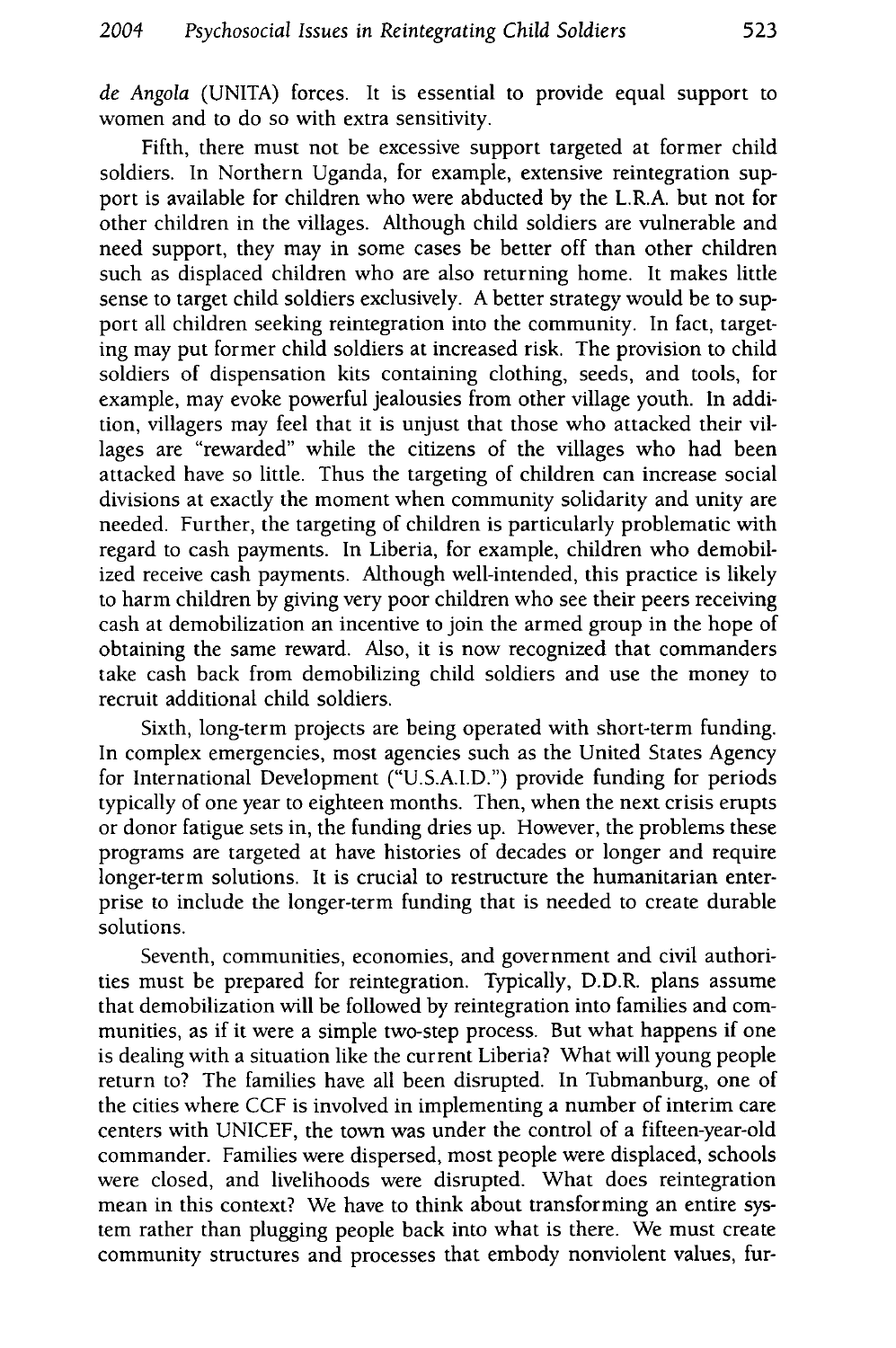ther economic stabilization, create new opportunities, build the capacity of government and civil authorities, provide services, and develop social capital at all levels.

Eighth, there is too much focus on individual rehabilitation. Western psychologists and practitioners carry an innate world view based on the values of the Enlightenment that emphasize individual freedom, rights, and well-being. A natural extension of this perspective in the field is to examine and support individuals who, in the case of child soldiers, surely need support. The difficulty, however, is that in many war zones, people have a collectivist view of life that puts the well-being of the group above that of individuals. Viewing the world through a collectivist lens, they understand the wounds of war as communal rather than individual. For example, in the case of the Angolan boy soldier who believed he was haunted by the spirit of the man he had killed, the local belief was that this problem was profoundly communal. Although the boy believed himself to be spiritually contaminated, the community believed that this contamination had ruptured the bonds between the living and ancestral communities, putting the entire living community at risk. Materially, too, local people understand the wounds of war to be communal. They realize that although child soldiers have suffered, the entire community has suffered, as is visible in the acute poverty, inadequate housing and sanitation, and lack of functioning health posts and schools. To single out child soldiers for assistance under such conditions is damaging. D.D.R. programs must strike a balance between supporting highly vulnerable individuals and supporting the wider community. D.D.R. programs that take a case-based approach and focus only on child soldiers are too narrow and socially divisive.

Ninth, we must work to end harmful demobilization practices. Repeatedly, one sees an overemphasis on interim care centers, as shortterm stays become long-term stays and young people become dependent on external supports. In cases such as Liberia, so much attention gets poured into the centers that little attention is given to the wider process of community reintegration and the extensive follow-up reintegration entails. The centers often become magnets that attract poor children in the neighborhood who are desperate for a meal or health care. In countries such as Angola, where a decision was taken not to use interim care centers but to focus on getting children back into their communities, reintegration efforts have gone relatively well. These considerations lead to the conclusion that centers are not necessary in all situations and should be viewed as a last resort. Another harmful demobilization practice is the provision of cash allowances to demobilizing minors, as is occurring in Liberia. This practice tacitly rewards children who have soldiered. It also increases the risk of child recruitment since poor children may choose to join armed groups out of desire to obtain cash when they demobilize. It is time for the international community to end such practices, which run counter to the best interests of children.

Tenth is the issue of research. At this point, no longitudinal studies exist on the well-being of former child soldiers, and no comparison studies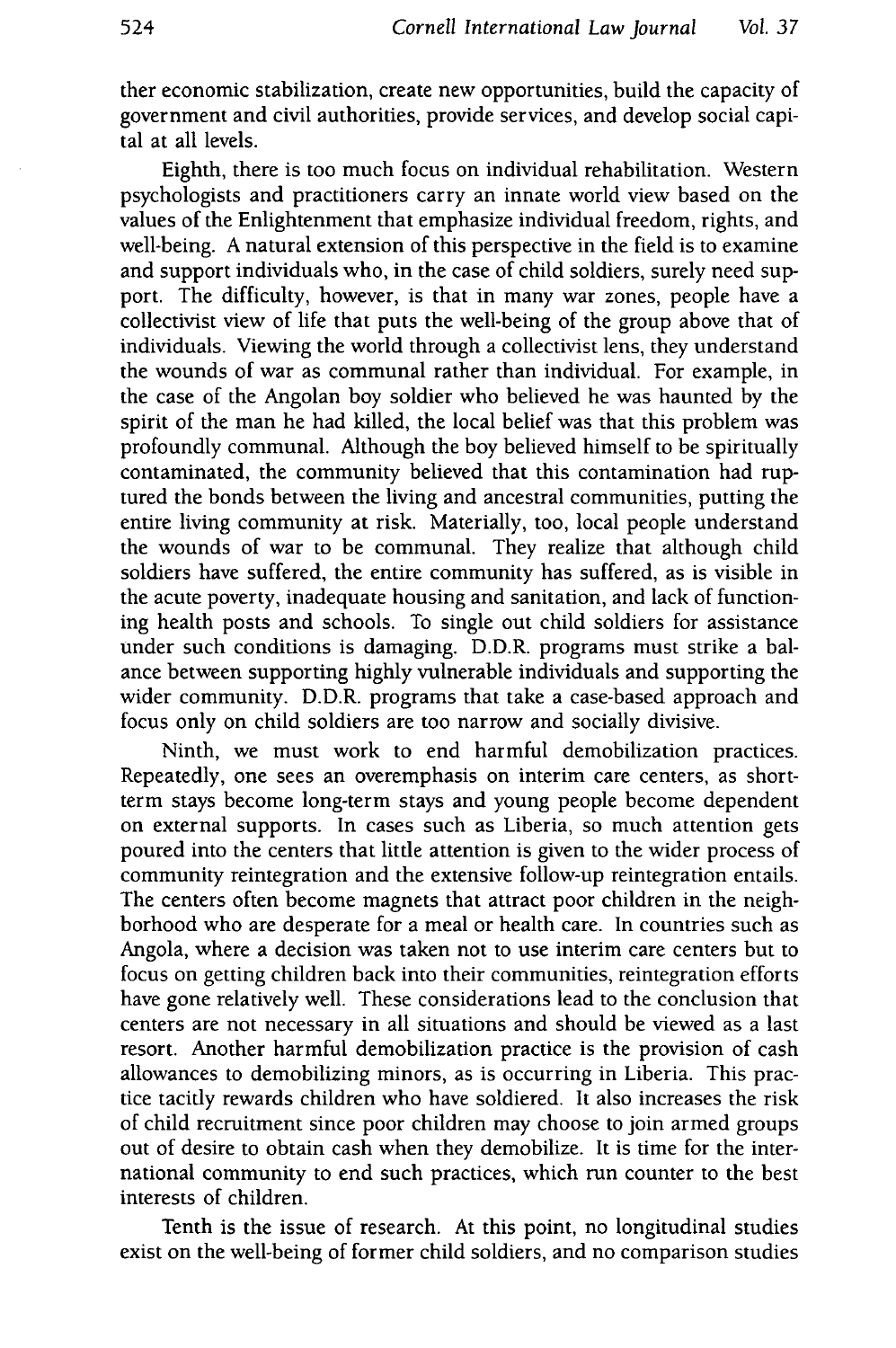have been done on spontaneous versus programmatic demobilization and reintegration. Also, the effects of war on girls are different than the effects on boys, and too little research has examined the situation of girls and which support mechanisms would be most useful to them. Few studies have compared the efficacy of different reintegration program approaches, making it difficult to construct. a foundation for evidence-based practice. The need for research is at least as great and perhaps greater in regard to preventing child soldiering. The issue of research deserves careful attention **by** the international community. Action research is necessary to create a systematic approach, to document which measures are effective, and to continue to improve D.D.R. programs.

#### Conclusion

In closing, it is useful to note an issue that cuts across those identified above-children are not involved in designing D.D.R. programs. Former child soldiers are treated as beneficiaries. Adults plan, set up the demobilization centers, and oversee the reintegration process. This approach marginalizes young people at a moment when they need to feel empowered to assert their rights and to achieve their well-being. It also denies young people full participation, which is essential for protection. Young people have tremendous creativity and capacity, and we have to find a better way of working with them and learning from them how to create hope. Humanitarian intervention is about creating hope for the future and enabling young people to play a constructive role in converting cultures of violence into cultures of peace.